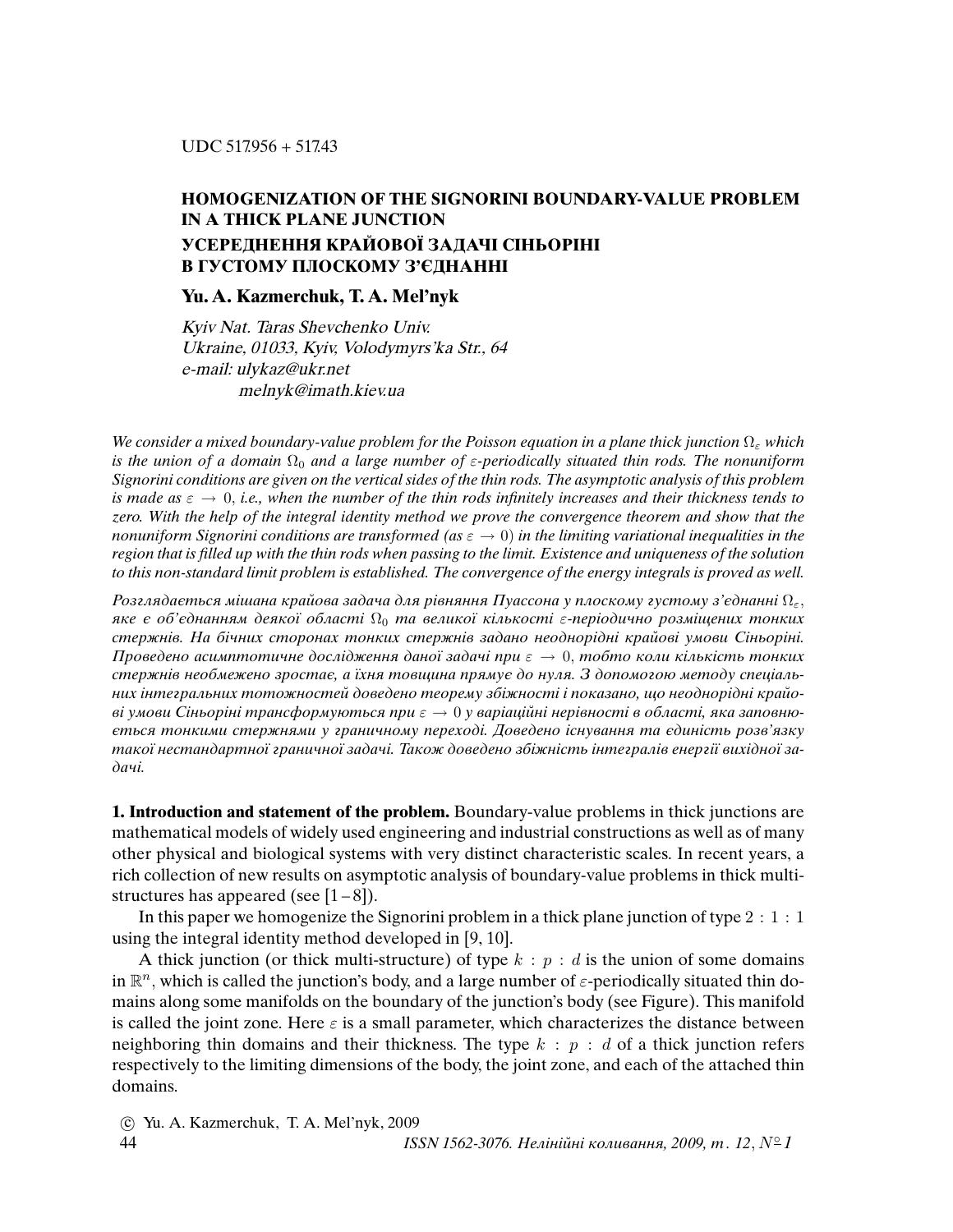This classification of thick junctions was given in  $[11 - 16]$  and  $[9, 10]$ , where rigorous mathematical methods were developed (homogenization, approximation, asymptotic expansions) for analyzing the main boundary-value problems in thick junctions of different types. It was pointed out that qualitative properties of solutions essentially depend on the junction type and on the conditions given on the boundaries of the attached thin domains. In addition, as it was shown in [17] such problems lose the coercitivity as  $\varepsilon \to 0$  and this creates special difficulties in the asymptotic investigation. It should be noted that papers [18, 19] were the first papers in this direction.

For the first time a problem known now as the Signorini problem was considered by Signorini himself in [20]. The sense of the Signorini boundary condition consists in a priori ignorance of which of the boundary conditions (Dirichlet or Neumann) are satisfied and where. Many interesting problems in applied mathematics involve the Signorini boundary conditions. Applications arise in groundwater hydrology, in plasticity theory, in crack theory, in optimal control problems, etc. (see [21]). The problems that can be recast that variational inequalities become relatively easy to study (see  $[21-23]$ ). Asymptotic investigations of variational inequalities in perforated domains were conducted in [24 – 28].

**1.1. Statement of the problem.** Let  $a, l$  be positive numbers,  $h$  a fixed number from the interval  $(0, 1)$ , and N a large positive integer. Define a small parameter  $\varepsilon = \frac{a}{\lambda}$  $\frac{\infty}{N}$ . A model plane thick junction  $\Omega_{\varepsilon}$  (see Figure) consists of the junction's body

$$
\Omega_0 = \left\{ x = (x_1, x_2) \in \mathbb{R}^2 : \quad 0 < x_1 < a, \quad 0 < x_2 < \gamma(x_1) \right\},
$$

where  $\gamma \in C^1([0, a]),$  and a large number of the thin rods



A model plane thick junction  $\Omega_{\varepsilon}$  of type 2:1:1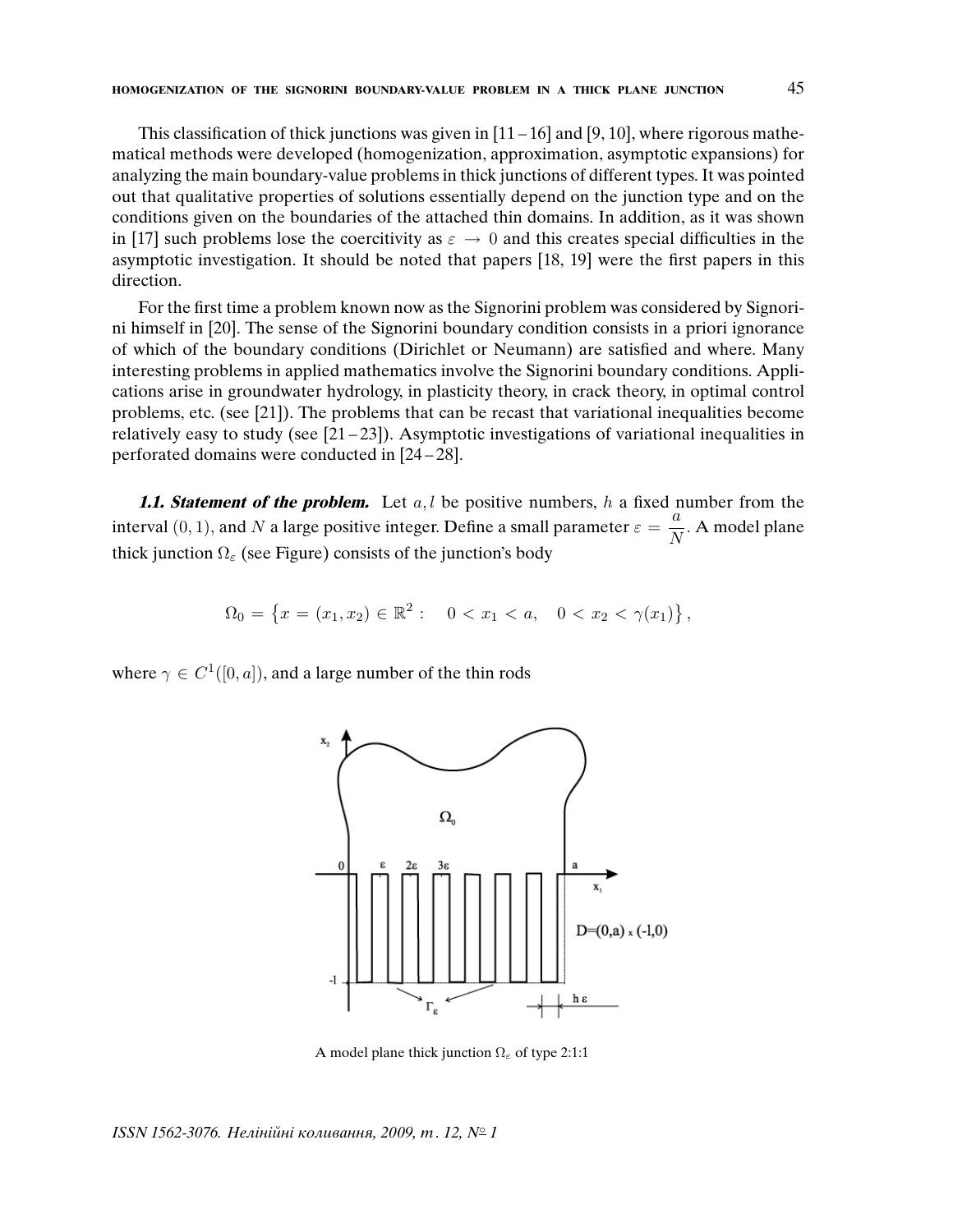$$
G_j(\varepsilon) = \left\{ x : \left| \frac{x_1}{\varepsilon} - \left( j + \frac{1}{2} \right) \right| < \frac{h}{2}, \quad x_2 \in [-l, 0] \right\}, \quad j = 0, 1, \dots, N - 1,
$$

i.e.,  $\Omega_{\varepsilon} = \Omega_0 \cup G_{\varepsilon}$ , where  $G_{\varepsilon} = \bigcup^{N-1}$  $j=0$  $G_j(\varepsilon)$ .

The discrete parameter  $\varepsilon$  characterizes the distance between the rods and their thickness that is equal to  $\varepsilon h$ . Obviously, the thin rods fill out the rectangle  $D_0 = (0, a) \times (-l, 0)$  in the limit passage as  $N \to +\infty$  ( $\varepsilon \to 0$ ).

Let us denote the union of vertical sides of the thin rods  $G_{\varepsilon}$  by  $S_{\varepsilon}$ ; the union of bases of the thin rods will be denoted by  $\Gamma_{\varepsilon}$ .

In  $\Omega_{\varepsilon}$  we consider the following boundary-value problem:

$$
-\Delta u_{\varepsilon}(x) = f(x), \quad x \in \Omega_{\varepsilon},
$$
  

$$
u_{\varepsilon}(x) \le g(x), \quad \partial_{\nu}u_{\varepsilon}(x) \le \varepsilon d(x), \quad x \in S_{\varepsilon},
$$
  

$$
(u_{\varepsilon}(x) - g(x)) (\partial_{\nu}u_{\varepsilon}(x) - \varepsilon d(x)) = 0, \quad x \in S_{\varepsilon},
$$
  

$$
u_{\varepsilon}(x) = 0, \quad x \in \Gamma_{\varepsilon}, \qquad \partial_{\nu}u_{\varepsilon}(x) = 0, \quad x \in \partial\Omega_{\varepsilon} \setminus (S_{\varepsilon} \cup \Gamma_{\varepsilon}),
$$
 (1)

where  $\partial_{\nu} = \partial/\partial \nu$  is the outward normal derivative, f, g, d are given functions. We assume that  $f \in L^2(\Omega_1)$ , where  $\overline{\Omega_1} = \overline{\Omega_0} \cup \overline{D_0}$ , the function d belongs to the Sobolev space  $H^1(D_0)$ , and

$$
g \in H^1(D_0; I_l \cup I_0) = \left\{ v \in H^1(D_0) : \quad v|_{I_l \cup I_0} = 0 \right\},\
$$

where  $I_1 = \{x : x_1 \in (0, a), x_2 = -l\}, I_0 = \{x : x_1 \in (0, a), x_2 = 0\}.$ 

Our goal is to study the asymptotic behavior of the solution  $u_{\varepsilon}$  to problem (1) as  $\varepsilon \to 0$ , i.e., when the number of the thin rods infinitely increases and their thicknesses tend to zero.

**2. Definitions of the weak solution and its existence.** In the Sobolev space  $H^1(\Omega_\varepsilon; \Gamma_\varepsilon) =$  $=\left\{u\in H^1(\Omega_\varepsilon):\,\,u|_{\Gamma_\varepsilon}=0\right\},$  we define subset

$$
K_{\varepsilon} = \{ \varphi \in H^1(\Omega_{\varepsilon}; \Gamma_{\varepsilon}) : \varphi|_{S_{\varepsilon}} \le g|_{S_{\varepsilon}} \text{ a.e. on } S_{\varepsilon} \},
$$

where  $\left. \psi \right|_S$  denotes the trace of a Sobolev function  $\psi$  on a curve  $S.$  Obviously,  $K_\varepsilon$  is a closed and convex set for every fixed value of  $\varepsilon$ .

Let us suppose the existence of a classical solution to problem (1). We can regard that  $g = 0$ in  $\Omega_0$ . Multiplying the equation of problem (1) by the function ( $u_{\varepsilon} - g$ ), integrating by parts in  $\Omega_{\varepsilon}$  and taking into account the boundary conditions for  $u_{\varepsilon}$ , we obtain

$$
\int_{\Omega_0} \nabla u_{\varepsilon} \cdot \nabla u_{\varepsilon} dx + \int_{G_{\varepsilon}} \nabla u_{\varepsilon} \cdot \nabla (u_{\varepsilon} - g) dx = \int_{\Omega_0} f u_{\varepsilon} dx + \n+ \int_{G_{\varepsilon}} f (u_{\varepsilon} - g) dx + \varepsilon \int_{S_{\varepsilon}} d(x) (u_{\varepsilon} - g) ds,
$$
\n(2)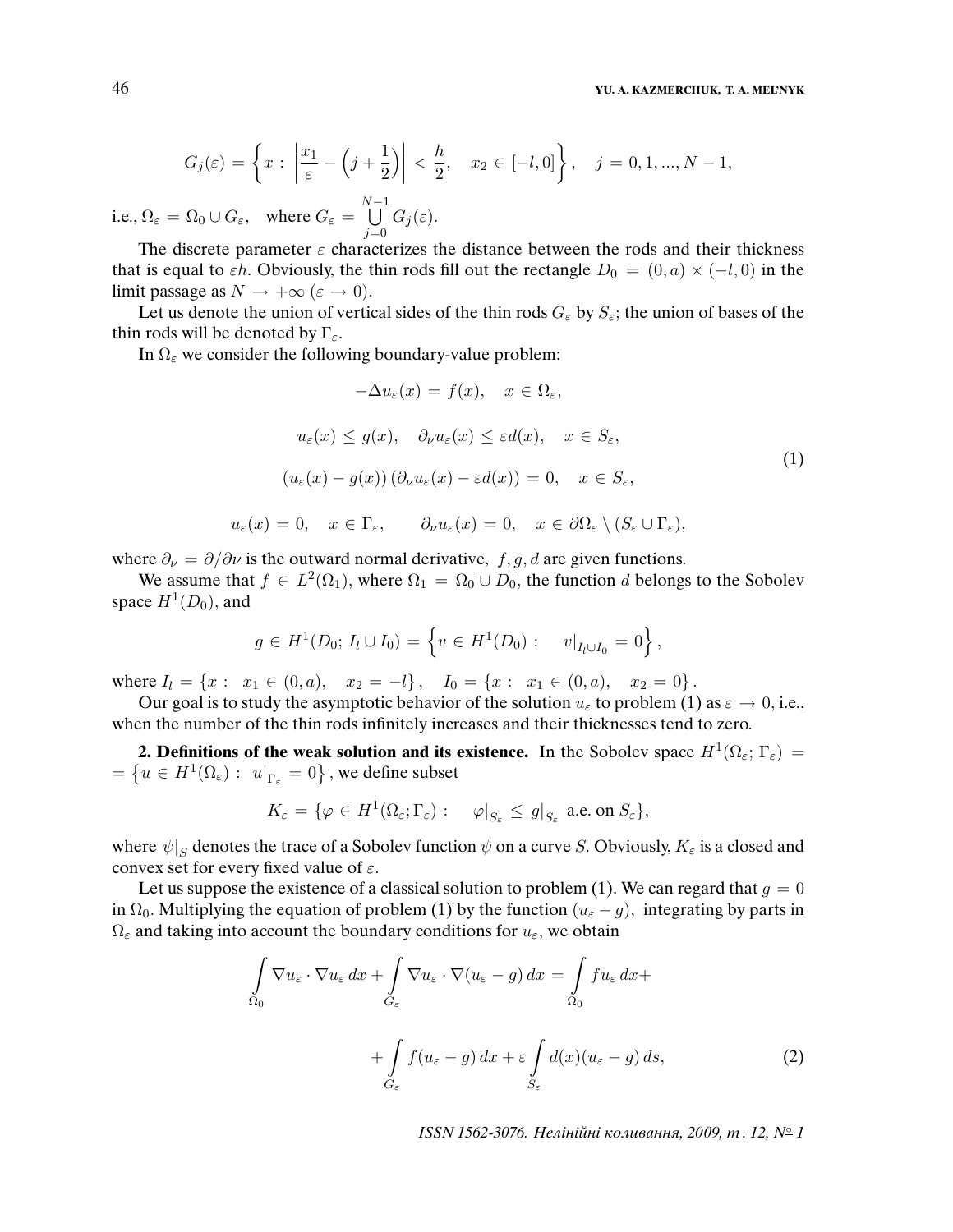Now we take any function  $\varphi \in K_{\varepsilon}$  and multiply the equation of the problem (1) by  $(\varphi - g)$ . Similar as before we get

$$
\int_{\Omega_0} \nabla u_{\varepsilon} \cdot \nabla \varphi \, dx \int_{G_{\varepsilon}} \nabla u_{\varepsilon} \cdot \nabla (\varphi - g) \, dx =
$$
\n
$$
= \int_{\Omega_0} f \varphi \, dx + \int_{G_{\varepsilon}} f(\varphi - g) \, dx + \varepsilon \int_{S_{\varepsilon}} d(x) (\varphi - g) \, ds +
$$
\n
$$
+ \int_{S_{\varepsilon}} (\partial_{\nu} u_{\varepsilon} - \varepsilon d(x)) (\varphi - g) \, ds. \tag{3}
$$

Since  $\partial_{\nu}u_{\varepsilon}(x) \leq \varepsilon d(x)$  and  $\varphi(x) \leq g(x)$  a.e. in  $S_{\varepsilon}$ ,

$$
\int_{S_{\varepsilon}} (\partial_{\nu} u_{\varepsilon} - \varepsilon d(x)) (\varphi - g) ds \ge 0.
$$
\n(4)

Taking into account (4), it follows from equality (3) that

$$
\int_{\Omega_0} \nabla u_{\varepsilon} \cdot \nabla \varphi \, dx + \int_{G_{\varepsilon}} \nabla u_{\varepsilon} \cdot \nabla (\varphi - g) \, dx \ge
$$
\n
$$
\ge \int_{\Omega_0} f \varphi \, dx + \int_{G_{\varepsilon}} f(\varphi - g) \, dx + \varepsilon \int_{S_{\varepsilon}} d(x) (\varphi - g) \, ds. \tag{5}
$$

**Definition 1.** A function  $u_{\varepsilon} \in K_{\varepsilon}$  is called a weak solution to problem (1) if it satisfies the integral equality (2) and integral inequality (5) for an arbitrary function  $\varphi \in K_{\varepsilon}$ .

Another definition is as follows.

**Definition 2.** A function  $u_{\varepsilon} \in K_{\varepsilon}$  is called a weak solution to problem (1) if it satisfies the integral inequality

$$
\int_{\Omega_{\varepsilon}} \nabla u_{\varepsilon} \cdot \nabla (\varphi - u_{\varepsilon}) dx \ge \int_{\Omega_{\varepsilon}} f(\varphi - u_{\varepsilon}) dx + \varepsilon \int_{S_{\varepsilon}} d(x) (\varphi - u_{\varepsilon}) ds \quad \forall \varphi \in K_{\varepsilon}.
$$
\n(6)

Let us show that these definitions are equivalent. Subtracting equality (2) from inequality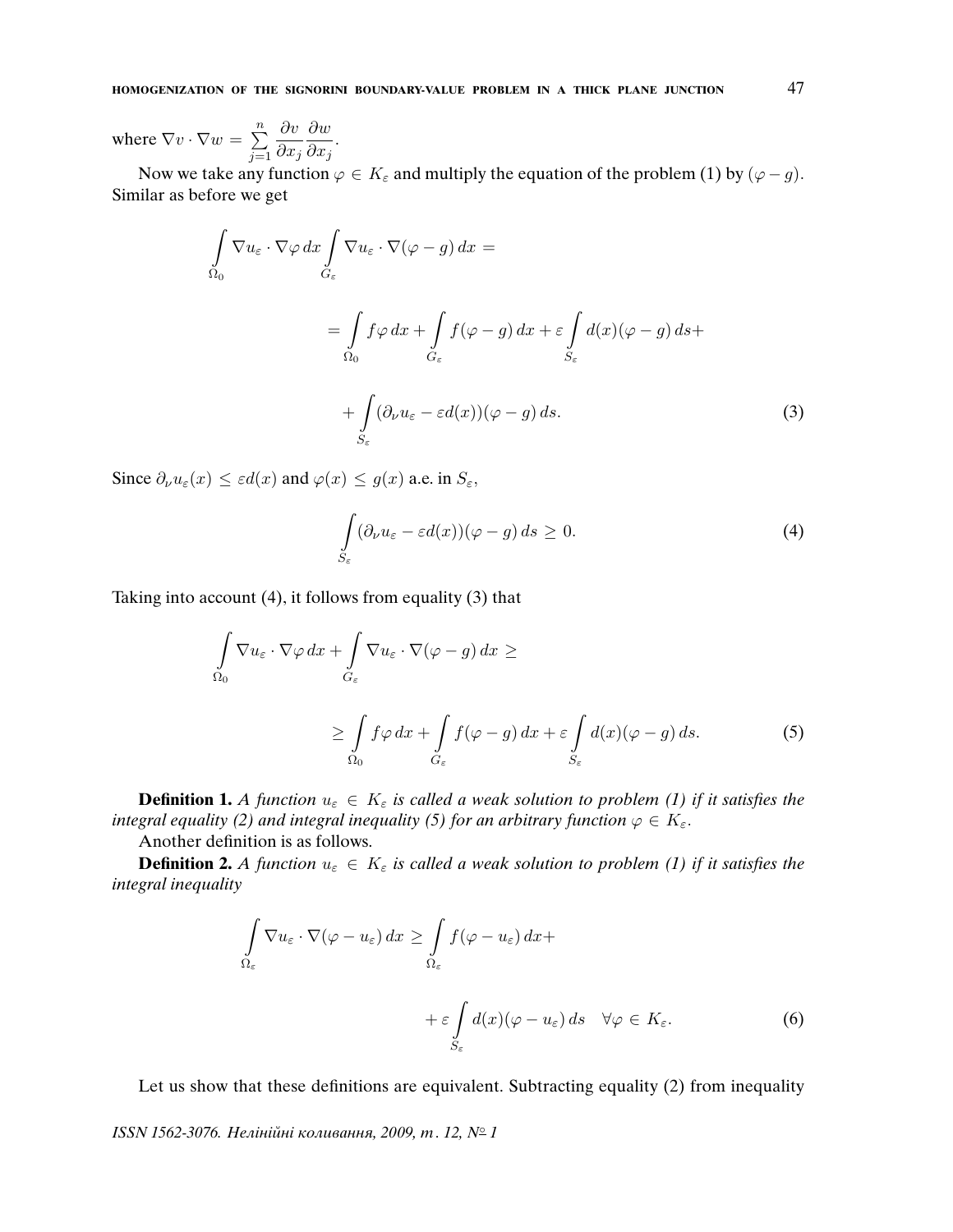(5), we arrive at (6). Setting  $\varphi = \begin{cases} 0, & x \in \Omega_0, \\ 0, & x \in \Omega \end{cases}$  $g, \quad x \in G_{\varepsilon}, \quad \text{in (6), we have}$ 

$$
-\int_{\Omega_0} |\nabla u_{\varepsilon}|^2 dx + \int_{G_{\varepsilon}} \nabla u_{\varepsilon} \cdot \nabla (g - u_{\varepsilon}) dx \ge -\int_{\Omega_0} f u_{\varepsilon} dx +
$$

$$
+ \int_{G_{\varepsilon}} f(g - u_{\varepsilon}) dx + \varepsilon \int_{S_{\varepsilon}} d(x) (g - u_{\varepsilon}) ds. \tag{7}
$$

Putting  $\varphi = \begin{cases} 2u_{\varepsilon}, & x \in \Omega_0, \\ 2u_{\varepsilon}, & x \in \Omega_0, \end{cases}$  $2u_{\varepsilon}$ ,  $x \in G_{\varepsilon}$ ,  $x \in G_{\varepsilon}$ ,  $x \in G_{\varepsilon}$ ,  $x \in G_{\varepsilon}$ ,  $x \in G_{\varepsilon}$ ,  $x \in G_{\varepsilon}$ ,  $x \in G_{\varepsilon}$ ,  $x \in G_{\varepsilon}$ ,  $x \in G_{\varepsilon}$ ,  $x \in G_{\varepsilon}$ ,  $x \in G_{\varepsilon}$ ,  $x \in G_{\varepsilon}$ ,  $x \in G_{\varepsilon}$ ,  $x \in G_{\varepsilon}$ ,  $x \in G_{\varepsilon}$ ,

$$
\int_{\Omega_0} |\nabla u_{\varepsilon}|^2 dx + \int_{G_{\varepsilon}} \nabla u_{\varepsilon} \cdot \nabla (u_{\varepsilon} - g) dx \ge \int_{\Omega_0} f u_{\varepsilon} dx +
$$
\n
$$
+ \int_{G_{\varepsilon}} f (u_{\varepsilon} - g) dx + \varepsilon \int_{S_{\varepsilon}} d(x) (u_{\varepsilon} - g) ds. \tag{8}
$$

This means that (2) holds. Setting  $\varphi = \begin{cases} \psi + u_{\varepsilon}, & x \in \Omega_0, \\ u_{\varepsilon} + u_{\varepsilon}, & x \in \Omega_0, \end{cases}$  $\psi + u_{\varepsilon},$   $x \in \mathcal{C}_{\varepsilon},$  in (6), where  $\psi$  is an arbitrary function from  $K_{\varepsilon}$ , we get (5).

It is well known (see for instance  $[21-23]$ ) that there exists a unique solution of inequality (6) for any fixed value of  $\varepsilon$ .

**3. Auxiliary uniform estimates.** To homogenize boundary-value problems in thick multistructures with nonhomogeneous Neumann or Fourier conditions on the boundaries of the thin attached domains, the method of special integral identities was proposed in [9, 10]. For our problem this identity is as follows (see [10], Lemma 1)

$$
\frac{\varepsilon h}{2} \int\limits_{S_{\varepsilon}} v \, dx_2 = \int\limits_{G_{\varepsilon}} v \, dx - \varepsilon \int\limits_{G_{\varepsilon}} Y\left(\frac{x_1}{\varepsilon}\right) \partial_{x_1} v \, dx \qquad \forall \, v \in H^1(G_{\varepsilon}), \tag{9}
$$

where  $Y(\xi) = -\xi + [\xi] + \frac{1}{2}$ ,  $[\xi]$  is the integral part of  $\xi$ .

Using (9) and taking into account that  $\max_{\mathbb{R}} |Y| \leq 1$ , we get

$$
||v||_{L^{2}(S_{\varepsilon})} \leq C_{1} \varepsilon^{-\frac{1}{2}} ||v||_{H^{1}(G_{\varepsilon})} \quad \forall \ v \in H^{1}(G_{\varepsilon}). \tag{10}
$$

**Remark 1.** Here and in what follows all constants  $\{C_i\}$  and  $\{c_i\}$  in inequalities are independent of the parameter  $\varepsilon$ .

Also the following uniform estimates will be very important for our research.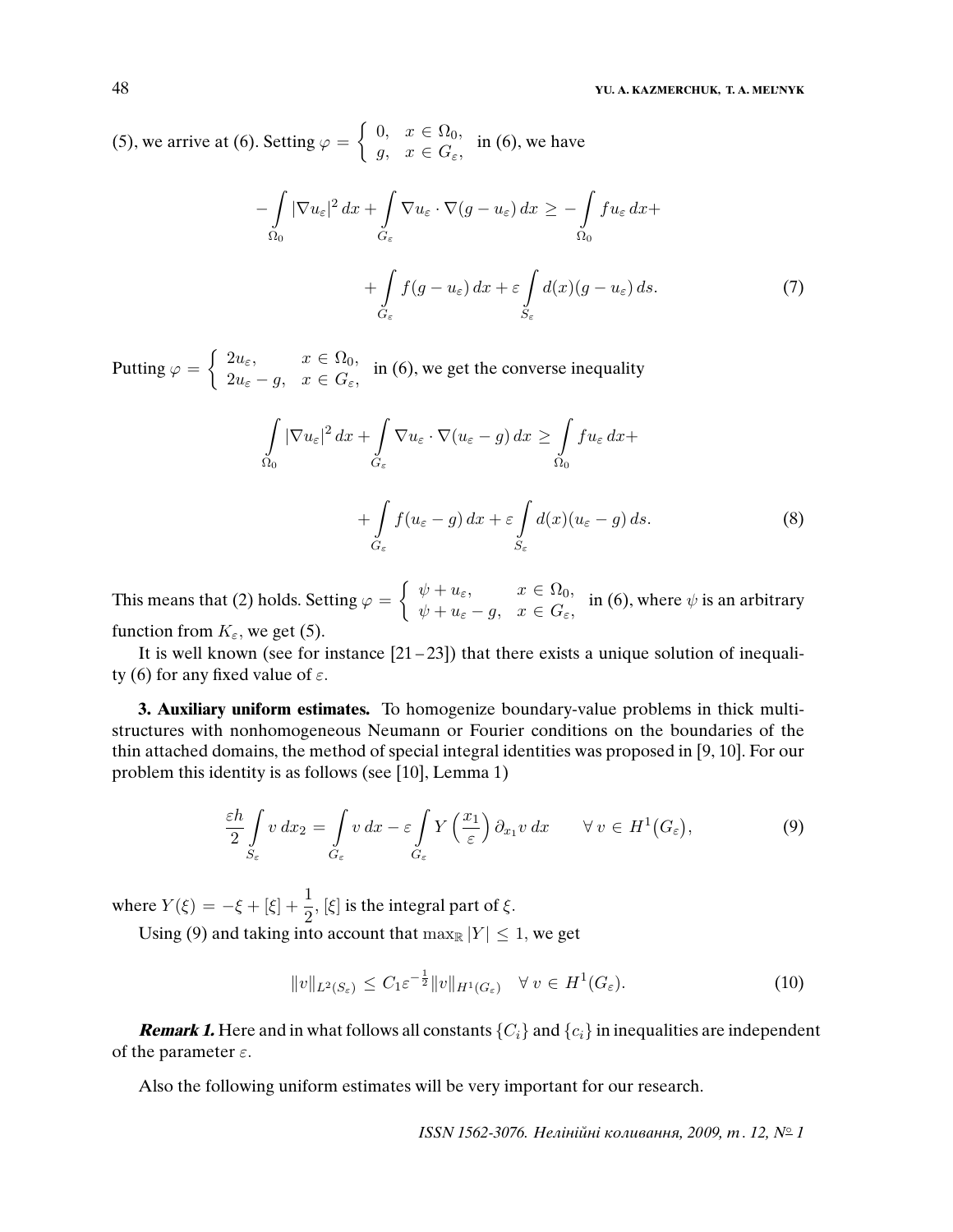**Lemma 1** [14]. *The usual norm*  $||u||_{H^1(\Omega_{\varepsilon})} = \left(\right)$  $Ω_ε$  $(|\nabla u|^2 + u^2) dx$   $\int_{0}^{\frac{1}{2}}$  in  $H^1(\Omega_{\varepsilon}, \Gamma_{\varepsilon})$  and a norm  $\|\cdot\|_{\varepsilon}$  that is generated by the scalar product

$$
(u,v)_{\varepsilon} = \int\limits_{\Omega_{\varepsilon}} \nabla u \cdot \nabla v \, dx, \quad u,v \in H^1(\Omega_{\varepsilon},\Gamma_{\varepsilon}),
$$

are uniformly equivalent, i.e., there exist constants  $C_1 > 0$  and  $\varepsilon_0 > 0$  such for all  $\varepsilon \in (0, \varepsilon_0)$ and for all  $u \in H^1(\Omega_\varepsilon, \Gamma_\varepsilon)$  the estimates

$$
||u||_{\varepsilon} \le ||u||_{H^1(\Omega_{\varepsilon})} \le C_1 ||u||_{\varepsilon} \tag{11}
$$

hold.

**Remark 2.** In fact, in Lemma 1, the following Friedrich inequality:

$$
||u||_{L^{2}(\Omega_{\varepsilon})} \leq C_{2} ||\nabla u||_{L^{2}(\Omega_{\varepsilon})} \quad \forall u \in H^{1}(\Omega_{\varepsilon}, \Gamma_{\varepsilon})
$$
\n(12)

was proved.

Using the Cauchy – Bunyakovsky integral inequality and Cauchy's inequality with  $\delta > 0$  $(2ab \leq \delta a^2 + \delta^{-1}b^2$  for any positive numbers a and b), with help of (10) and (12) we deduce from (2) that

$$
\int_{\Omega_{\varepsilon}} |\nabla u_{\varepsilon}|^2 dx \le c_0 (\delta_1 + \delta_2 + \delta_3) \|\nabla u_{\varepsilon}\|_{L^2(\Omega_{\varepsilon})}^2 + \n+ c_1 (1 + \delta_1^{-1}) \|g\|_{H^1(D_0)}^2 + c_2 (1 + \delta_2^{-1}) \|f\|_{L^2(\Omega_{\varepsilon})}^2 + \n+ c_3 (1 + \delta_3^{-1}) \|d\|_{H^1(D_0)}^2.
$$
\n(13)

Choosing  $\delta_1, \delta_2, \delta_3$  such that  $c_1(\delta_1 + \delta_2 + \delta_3) < \frac{1}{2}$  $\frac{1}{2}$ , we have

$$
\int_{\Omega_{\varepsilon}} |\nabla u_{\varepsilon}|^2 dx \le c_4 \left( \|f\|_{L^2(\Omega_1)}^2 + \|g\|_{H^1(D_0)}^2 + \|d\|_{H^1(D_0)}^2 \right). \tag{14}
$$

By virtue of (11) we obtain from (14) the following uniform estimate:

$$
||u_{\varepsilon}||_{H^1(\Omega_{\varepsilon})} \leq C_3. \tag{15}
$$

**4. Convergence theorem.** In the sequel,  $\tilde{u}$  denotes the zero extension of a function u defined on  $G_{\varepsilon}$  to the rectangle  $D_0$ , which is filled up with thin rods passing to the limit as  $\varepsilon \to 0$ , namely,

$$
\widetilde{u}(x) = \begin{cases} u(x), & x \in G_{\varepsilon}, \\ 0, & x \in D_0 \setminus G_{\varepsilon}. \end{cases}
$$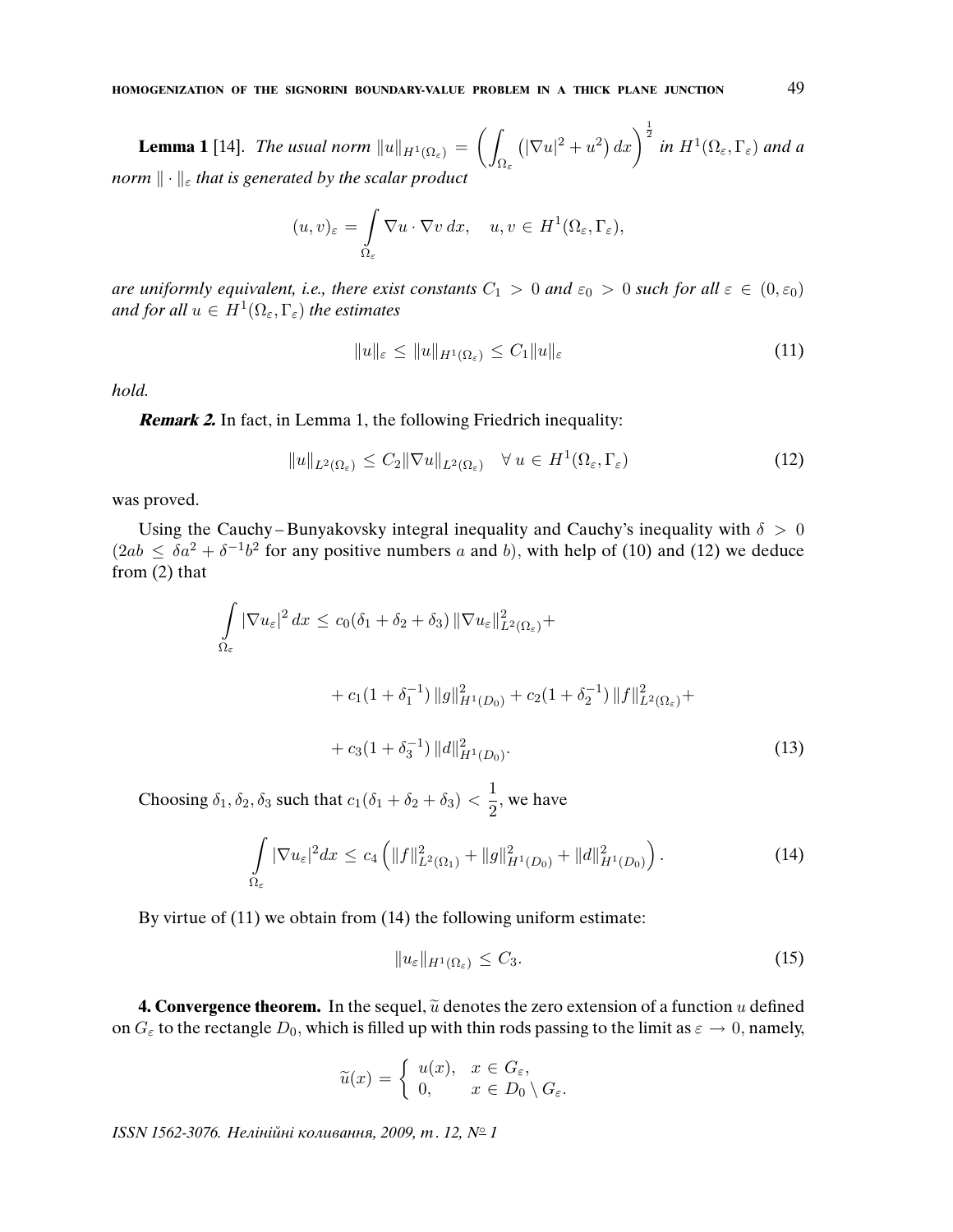If  $u \in H^1(G_\varepsilon, \Gamma_\varepsilon)$  then, due to the rectilinearity of the boundaries of the thin rods,  $\widetilde{u}$  belongs<br>be anisotropic Sobolay space to the anisotropic Sobolev space

$$
H^{0,1}(D_0; I_l) = \left\{ v \in L^2(D_0) : \exists \text{ weak derivative } \partial_{x_2} v \in L^2(D_0) \text{ and } v|_{I_l} = 0 \right\}
$$
 (16)

and  $\partial_{x_2}\tilde{u}=\widetilde{\partial_{x_2}u}$  a.e. in  $D_0$ .

**Theorem 1.** The solution  $u_{\varepsilon}$  to problem (1) satisfies the relations

$$
\begin{array}{ccc}\n u_{\varepsilon}|_{\Omega_0} & \xrightarrow{w} & u_0^+ & weakly \text{ in } H^1(\Omega_0), \\
 \widetilde{u}_{\varepsilon} & \xrightarrow{w} & h \, u_0^- & weakly \text{ in } W^{0,1}(D_0, I_l), \\
 \widetilde{\partial_{x_1} u_{\varepsilon}} & \xrightarrow{w} & 0 & weakly \text{ in } L^2(D_0)\n \end{array}\n \quad \text{(17)}
$$

and the function  $u_0(x) = \begin{cases} u_0^+, & x \in \Omega_0, \\ u_0^-, & x \in \Omega_0, \end{cases}$  $u_0^0$ ,  $x \in u_0^0$ , is a unique solution of the following problem:

$$
-\Delta u_0^+(x) = f(x), \t x \in \Omega_0,
$$
  
\n
$$
-h \partial_{x_2x_2}^2 u_0^-(x) \le h f(x) + 2 d(x), \t x \in D_0,
$$
  
\n
$$
u_0^-(x) \le g(x), \t x \in D_0,
$$
  
\n
$$
(u_0^-(x) - g(x)) (h \partial_{x_2x_2}^2 u_0^-(x) + h f(x) + 2 d(x)) = 0, \t x \in D_0,
$$
  
\n
$$
\partial_{\nu} u_0^+(x) = 0, \t x \in \partial \Omega_0 \setminus I_0,
$$
  
\n
$$
u_0^-(x_1, -l) = 0, \t x_1 \in [0, a],
$$
  
\n
$$
u_0^+(x_1, 0) = u_0^-(x_1, 0), \t x_1 \in [0, a],
$$
  
\n
$$
\partial_{x_2} u_0^+(x_1, 0) = h \partial_{x_2} u_0^-(x_1, 0), \t x_1 \in [0, a],
$$
  
\n
$$
x_1 \in [0, a],
$$

which is called the homogenized problem for  $(1)$ .

Furthermore, the following energy convergence holds:

$$
\lim_{\varepsilon \to 0} E_{\varepsilon}(u_{\varepsilon}) = E_0(u_0),
$$

where

$$
E_{\varepsilon}(u_{\varepsilon}) = \int_{\Omega_0} |\nabla u_{\varepsilon}|^2 dx, \quad E_0(u_0) = \int_{\Omega_0} |\nabla u_0^+|^2 dx + h \int_{D_0} |\partial_{x_2} u_0^-|^2 dx.
$$

Before the proof of Theorem 1 we investigate the homogenized problem (18).

**4.1. Solvability of the homogenized problem.** We see that the homogenized problem (18) is a non-standard boundary-value problem that consists of the Poisson equation in the junction body  $\Omega_0$ , the variational inequalities in  $D_0$  and the transmission conditions in the joint zone  $I_0$ . Therefore, at first we give a definition of a weak solution to this problem and then with the help of the general approach in the theory of variational inequalities we prove the existence and uniqueness.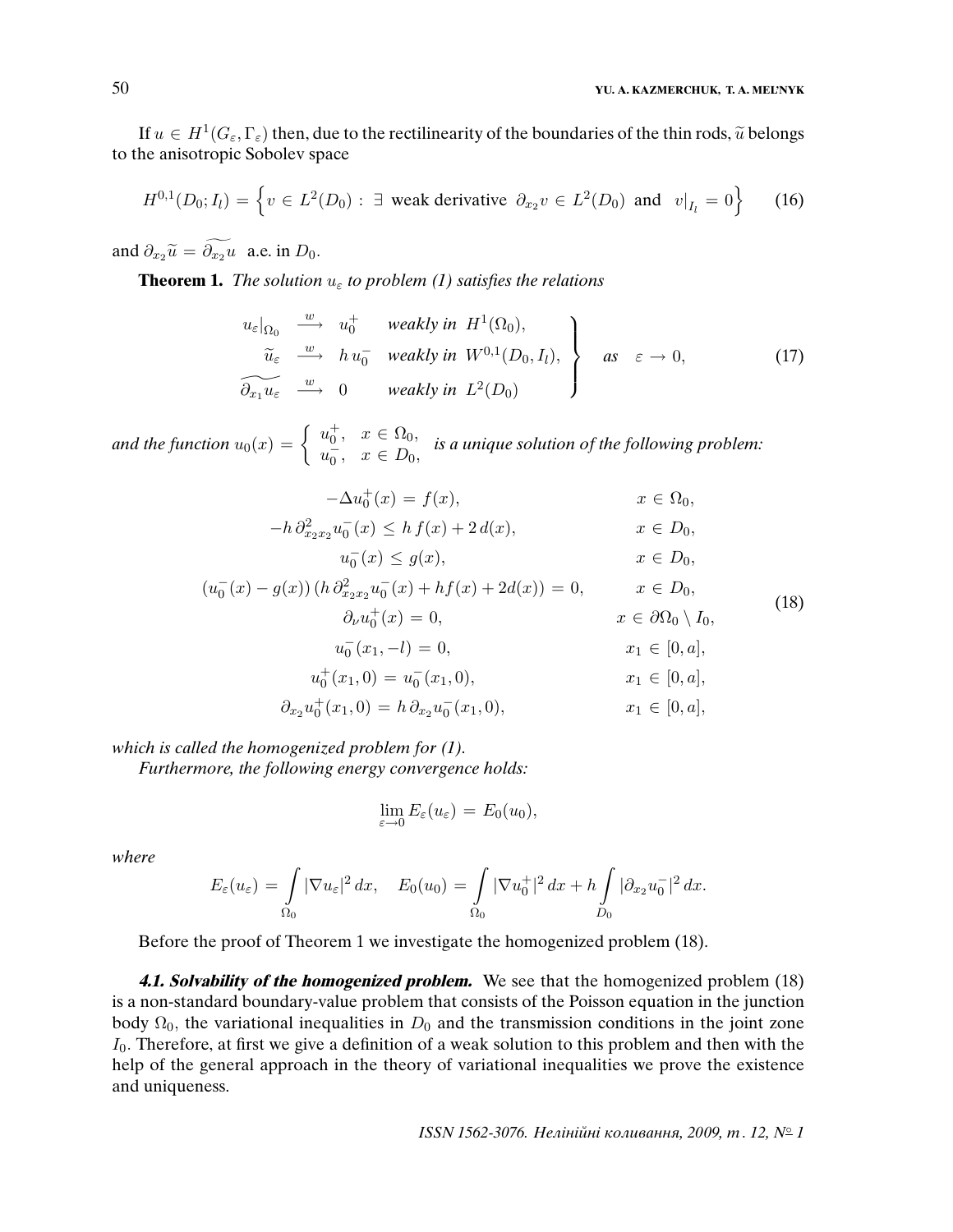Let us introduce the partly anisotropic Sobolev space

$$
\mathcal{H}(\Omega_1, D_0; I_l) = \left\{ u \in L^2(\Omega_1) : \ \exists \partial_{x_2} u \in L^2(\Omega_1), \quad u|_{\Omega_0} \in H^1(\Omega_0), \quad u|_{D_0} \in H^{0,1}(D_0; I_l) \right\},
$$

where  $H^{0,1}(D_0; I_l)$  is defined in (16). It follows from properties of anisotropic Sobolev spaces (see [29]) that the traces of the restrictions  $u^+ := u|_{\Omega_0}$  and  $u^- := u|_{D_0}$  on  $I_0$  are equal. In addition, since traces of functions from  $\mathcal{H}(\Omega_1, D_0; I_l)$  vanish on  $I_l$ , there exists a constant  $C_0$ such that

$$
\int_{\Omega_1} u^2 dx \leq C_0 \Bigl( \int_{\Omega_0} |\nabla u^+|^2 dx + \int_{D_0} |\partial_{x_2} u^-|^2 dx \Bigr) \quad \forall u \in \mathcal{H}(\Omega_1, D_0; I_l).
$$

In  $\mathcal{H}(\Omega_1, D_0; I_l)$  we introduce a norm  $\|\cdot\|_{\mathcal{H}}$ , which is generated by the scalar product

$$
(u,v)_{\mathcal{H}} = \int_{\Omega_0} \nabla u^+ \cdot \nabla v^+ dx + h \int_{D_0} \partial_{x_2} u^- \partial_{x_2} v^- dx, \quad u, v \in \mathcal{H}(\Omega_1, D_0; I_l).
$$

We now define the subset  $K_0 = \{ \varphi \in \mathcal{H}(\Omega_1, D_0; I_l) : \varphi^- \leq g \text{ a.e. in } D_0 \}$  in  $\mathcal{H}(\Omega_1, D_0; I_l)$ . Obviously,  $K_0$  is a closed and convex set.

**Definition 3.** A function  $u_0 \in K_0$  is called a weak solution of problem (18) if it satisfies the integral equality

$$
\int_{\Omega_0} \nabla u_0^+ \cdot \nabla u_0^+ dx + h \int_{D_0} \partial_{x_2} u_0^- \partial_{x_2} (u_0^- - g) dx =
$$
\n
$$
= \int_{\Omega_0} f u_0^+ dx + h \int_{D_0} f (u_0^- - g) dx + 2 \int_{D_0} d (u_0^- - g) dx,
$$
\n(19)

and the integral inequality

$$
\int_{\Omega_0} \nabla u_0^+ \cdot \nabla \varphi \, dx + h \int_{D_0} \partial_{x_2} u_0^- \partial_{x_2} (\varphi - g) \, dx \ge
$$
\n
$$
\ge \int_{\Omega_0} f \varphi \, dx + h \int_{D_0} f (\varphi - g) \, dx + 2 \int_{D_0} d (\varphi - g) \, dx \tag{20}
$$

*for an arbitrary function*  $\varphi \in K_0$ .

If there exists a classical solution to the homogenized problem (18), then relations (19) and (20) can be obtained by the same way as relations (2) and (5) in Definition 1. Similarly as we proved the equivalence of Definitions 1 and 2, we can show the equivalence of Definition 3 to the following definition.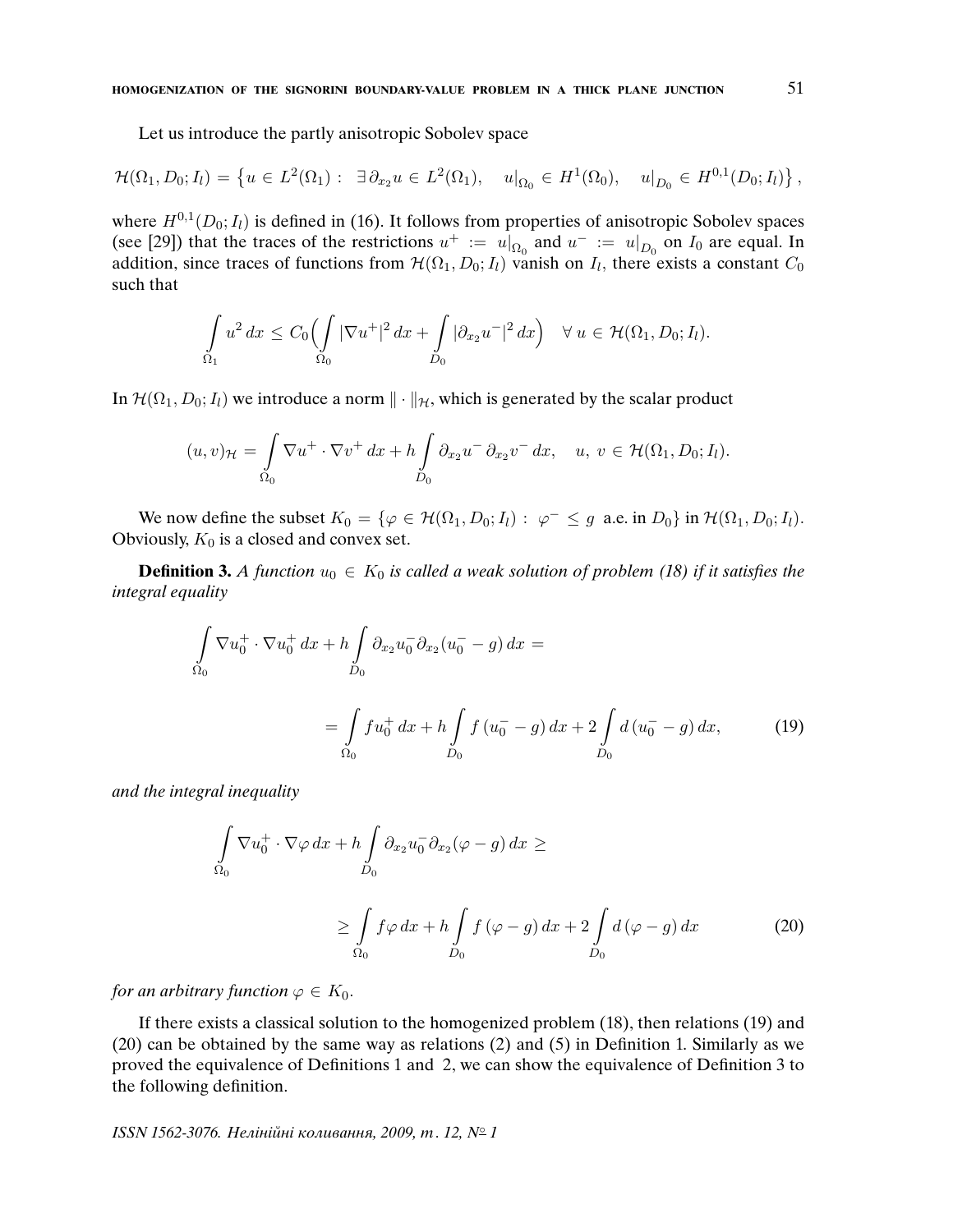**Definition 4.** A function  $u_0 \in K_0$  is called a weak solution to problem (18) if it satisfies the integral inequality

$$
\int_{\Omega_0} \nabla u_0^+ \cdot \nabla (\varphi - u_0^+) dx + h \int_{D_0} \partial_{x_2} u_0^- \partial_{x_2} (\varphi - u_0^-) dx \ge
$$
\n
$$
\ge \int_{\Omega_0} f(\varphi - u_0^+) dx + h \int_{D_0} f(\varphi - u_0^-) dx + 2 \int_{D_0} d(\varphi - u_0^-) dx \qquad (21)
$$

for an arbitrary function  $\varphi \in K_0$ .

We now give the third definition of a weak solution to problem  $(18)$ .

**Definition 5.** A function  $u_0 \in K_0$  is called a weak solution to problem (18) if it satisfies the integral inequality

$$
\int_{\Omega_0} \nabla \varphi \cdot \nabla (\varphi - u_0^+) dx + h \int_{D_0} \partial_{x_2} \varphi \, \partial_{x_2} (\varphi - u_0^-) dx \ge
$$
\n
$$
\ge \int_{\Omega_0} f(\varphi - u_0^+) dx + h \int_{D_0} f(\varphi - u_0^-) dx + 2 \int_{D_0} d(\varphi - u_0^-) dx \qquad (22)
$$

for an arbitrary function  $\varphi \in K_0$ .

Let us prove that Definition 4 and Definition 5 are equivalent. Adding the inequality

$$
\int\limits_{\Omega_0} \nabla (\varphi - u_0^+) \cdot \nabla (\varphi - u_0^+) dx + h \int\limits_{D_0} \partial_{x_2} (\varphi - u_0^-) \partial_{x_2} (\varphi - u_0^-) \ge 0, \quad \varphi \in K_0,
$$

to inequality (21), we get (22). Now we take any  $\psi \in K_0$ . Setting  $\varphi = u_0 + t(\psi - u_0) \in K_0$ (for any  $t \in [0, 1]$ ) in inequality (22), we obtain

$$
\int_{\Omega_0} \nabla (u_0^+ + t(\psi - u_0^+)) \cdot \nabla (\psi - u_0^+) dx + h \int_{D_0} \partial_{x_2} (u_0^- + t(\psi - u_0^-)) \partial_{x_2} (\psi - u_0^-) dx \ge
$$
\n
$$
\ge \int_{\Omega_0} f(\psi - u_0^+) dx + h \int_{D_0} f(\psi - u_0^-) dx + 2 \int_{D_0} d(\psi - u_0^-) dx. \tag{23}
$$

Passing to the limit in (23) as  $t \to 0$ , we arrive at (21). Thus, all Definitions 3, 4 and 5 are equivalent.

We can rewrite inequality  $(21)$  in the following form:

$$
(u, \varphi - u)_{\mathcal{H}} \ge \langle F, \varphi - u \rangle \quad \forall \varphi \in K_0,
$$
\n
$$
(24)
$$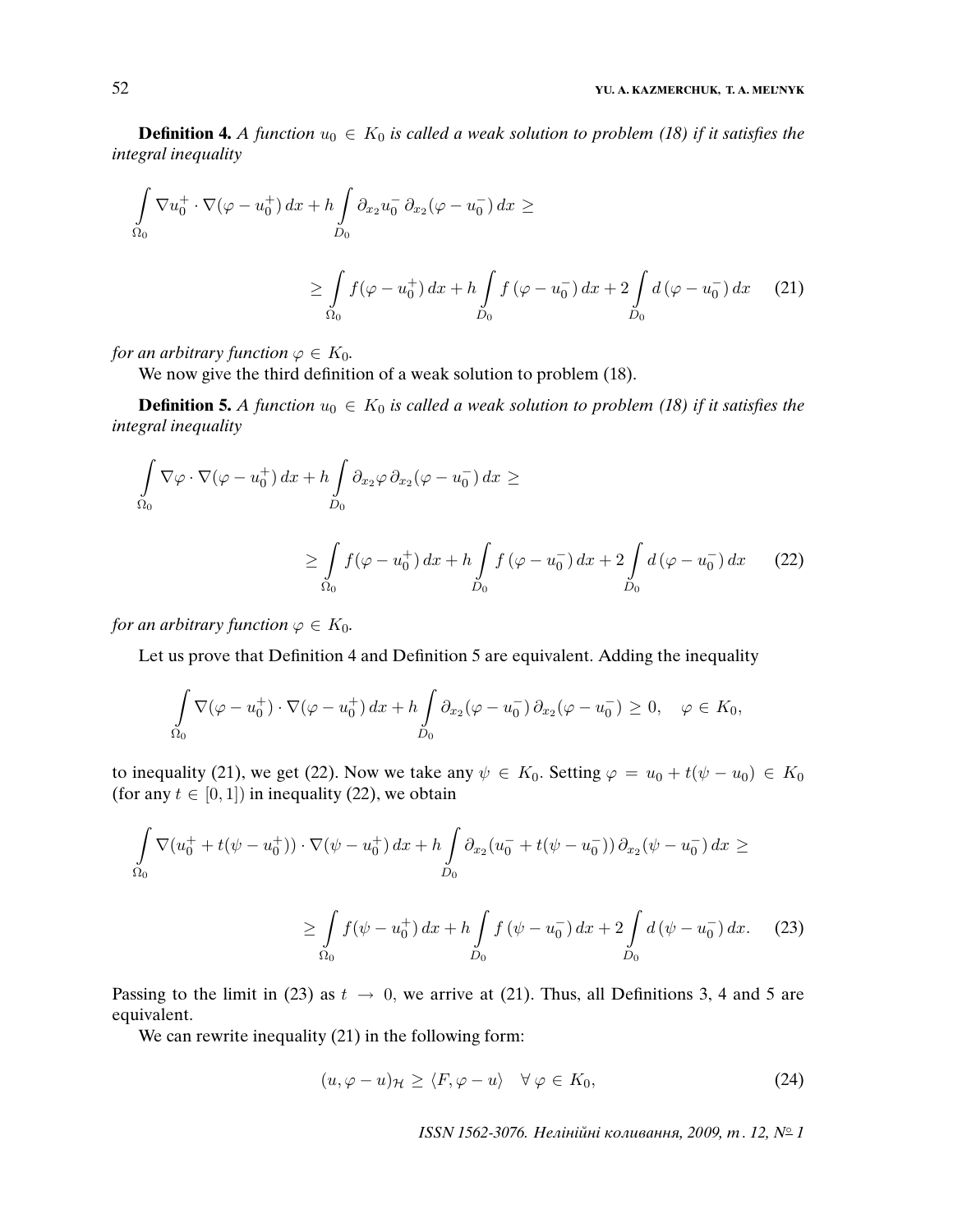where F is a linear continuous functional on  $\mathcal{H}(\Omega_1, D_0; I_l)$  defined by the formulae

$$
\langle F, w \rangle = \int\limits_{\Omega_0} f w^+ dx + h \int\limits_{D_0} f w^- dx + 2 \int\limits_{D_0} dw^- dx \quad \text{for all } w \in \mathcal{H}(\Omega_1, D_0; I_l).
$$

Using the theory of variational inequalities in Hilbert spaces (see [21], Section 2), we can state that there exists a unique solution of the inequality (23) and consequently of the homogenized problem (18).

**4.2. Proof of Theorem 1. 4.2.1.** From (15) it follows that  $||u_{\varepsilon}||_{H^1(\Omega_0)} \leq C_3$ ,  $||\widetilde{u}_{\varepsilon}||_{L^2(D_0)} \leq C_3$ and  $\|\widetilde{\partial_{x_i}u_{\varepsilon}}\|_{L^2(D_0)} \leq C_3$ ,  $i = 1, 2$ . Therefore we can choose a subsequence  $\{\varepsilon'\}\subset \{\varepsilon\}$  (again denoted by  $\varepsilon$ ) such that

$$
u_{\varepsilon}|_{\Omega_0} \xrightarrow{w} u_0^+ \quad \text{weakly in } H^1(\Omega_0),
$$
  
\n
$$
\widetilde{u}_{\varepsilon} \xrightarrow{w} h u_0^- \quad \text{weakly in } L^2(D_0),
$$
  
\n
$$
\widetilde{\partial_{x_i} u_{\varepsilon}} \xrightarrow{w} \gamma_i \quad \text{weakly in } L^2(D_0), \quad i = 1, 2,
$$
\n
$$
\left.\begin{matrix}\n\text{as } \varepsilon \to 0, \\
\text{as } \varepsilon \to 0, \\
\text{weakly in } L^2(D_0), \quad i = 1, 2,\n\end{matrix}\right\} \quad \text{as } \varepsilon \to 0,
$$
\n
$$
(25)
$$

where  $u_0^+, u_0^-, \gamma_1, \gamma_2$  are some functions which will be determined later.

At first we determine  $\gamma_2$ . Take any function  $\psi \in C_0^{\infty}(D_0)$  and perform the following calculations:

$$
\int_{D_0} \widetilde{\partial_{x_2} u_{\varepsilon}} \psi \, dx = \int_{D_0} \partial_{x_2} \widetilde{u_{\varepsilon}} \psi \, dx = \int_{G_{\varepsilon}} \partial_{x_2} u_{\varepsilon} \psi \, dx = -\int_{G_{\varepsilon}} u_{\varepsilon} \partial_{x_2} \psi \, dx = -\int_{D_0} \widetilde{u_{\varepsilon}} \partial_{x_2} \psi \, dx.
$$

Passing to the limit in this identity, as  $\varepsilon \to 0$ , we obtain

$$
\int_{D_0} \gamma_2 \psi \, dx = -h \int_{D_0} u_0^- \, \partial_{x_2} \psi \, dx \qquad \forall \psi \in C_0^{\infty}(D_0), \tag{26}
$$

whence it follows that there exists the weak derivative  $\partial_{x_2}u_0^-$  and  $\gamma_2 = h \partial_{x_2}u_0^-$  a.e. in  $D_0$ .

Now let us find  $\gamma_1$ . Consider the function

$$
\Phi(x) = \begin{cases} 0, & x \in \Omega_0, \\ \varepsilon Y_1 \left(\frac{x_1}{\varepsilon}\right) \psi + g, & x \in G_{\varepsilon}, \end{cases} \quad \forall \psi \in C_0^{\infty}(D_0), \quad \psi \ge 0,
$$

where  $Y_1(\xi) = -\xi + [\xi]$ . It is easy to see that  $\Phi \in K_{\varepsilon}$  and

$$
\nabla(\Phi - g) = \left(-\psi + \varepsilon Y_1\left(\frac{x_1}{\varepsilon}\right)\partial_{x_1}\psi, \ \varepsilon Y_1\left(\frac{x_1}{\varepsilon}\right)\partial_{x_2}\psi\right), \qquad x \in G_{\varepsilon}.
$$

Substituting the function  $\Phi - g$  into the integral inequality (5) for solution  $u_{\varepsilon}$ , we get

$$
\int\limits_{G_{\varepsilon}} \left( -\partial_{x_1} u_{\varepsilon} \, \psi + \varepsilon Y_1 \left( \frac{x_1}{\varepsilon} \right) \nabla u_{\varepsilon} \cdot \nabla \psi \right) \, dx \geq \varepsilon \int\limits_{G_{\varepsilon}} Y_1 \left( \frac{x_1}{\varepsilon} \right) f \, \psi \, dx - \frac{\varepsilon^2 (1 \pm h)}{2} \int\limits_{S_{\varepsilon}^{\pm}} d \, \psi \, dx_2,
$$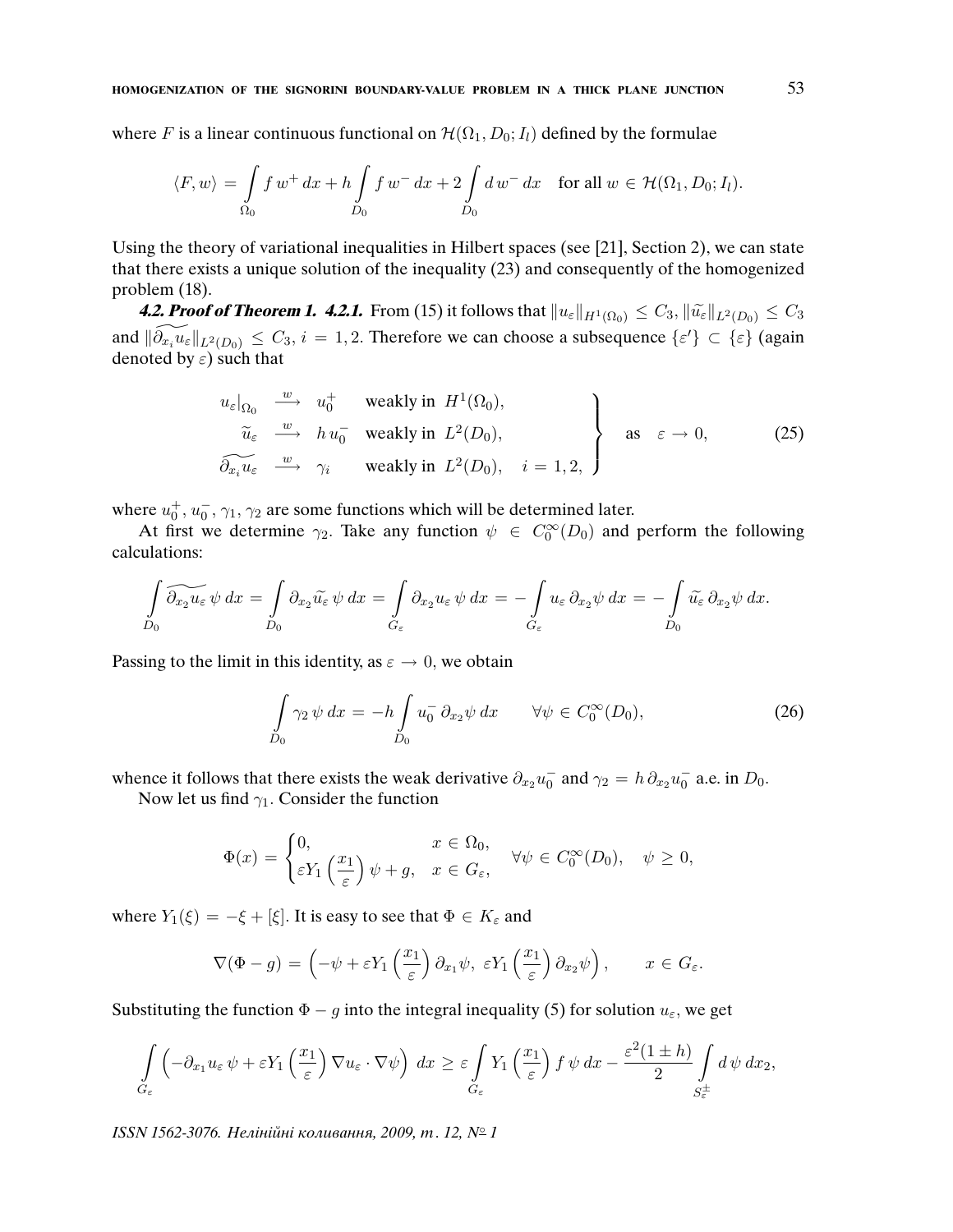where the sings " + " or " – " in  $S_{\varepsilon}^{\pm}$  indicate the union of the right- or the left-hand sides of the thin rods, respectively. With the help of (10) and (15) we deduce from the previous inequality the estimate

$$
\left| \int_{D_0} \widetilde{\partial_{x_1} u_{\varepsilon}} \psi \, dx \right| \leq \varepsilon \left( \int_{G_{\varepsilon}} \left| Y_1 \left( \frac{x_1}{\varepsilon} \right) (\nabla u_{\varepsilon} \cdot \nabla \psi - f \psi) \right| dx + \frac{\varepsilon (1+h)}{2} \int_{S_{\varepsilon}} |d \psi| \, dx_2 \right) \leq
$$
\n
$$
\leq \varepsilon c_1 \left( \|\nabla u_{\varepsilon}\|_{L^2(G_{\varepsilon})} \|\nabla \psi\|_{L^2(G_{\varepsilon})} + \|f\|_{L^2(G_{\varepsilon})} \|\psi\|_{L^2(G_{\varepsilon})} + \varepsilon \|d\|_{L^2(S_{\varepsilon})} \|\psi\|_{L^2(S_{\varepsilon})} \right) \leq
$$
\n
$$
\leq \varepsilon c_1 \left( \|u_{\varepsilon}\|_{H^1(\Omega_{\varepsilon})} \|\psi\|_{H^1(D_0)} + \|f\|_{L^2(\Omega_1)} \|\psi\|_{L^2(D_0)} + \|d\|_{H^1(D_0)} \|\psi\|_{H^1(D_0)} \right) \leq \varepsilon c_2,
$$

from which, passing to the limit as  $\varepsilon \to 0$ , we get  $\int_{D_0} \gamma_1 \psi dx = 0$  for all  $\psi \in C_0^{\infty}(D_0), \psi \ge 0$ . This means that  $\gamma_1 = 0$  a. e. in  $D_0$ .

**4.2.2.** Let us show that the traces of the functions  $u_0^+$  and  $u_0^-$  on  $I_0$  are equal. By virtue of the compactness of the trace operator and the first relation in (25), we have

$$
u_{\varepsilon}(x_1,0) \xrightarrow{s} u_0^+(x_1,0) \quad \text{in } L^2(0,a) \quad \text{as } \varepsilon \to 0. \tag{27}
$$

Consider the following equality:

$$
\widetilde{u}_{\varepsilon}(x_1,0) = \chi_h\left(\frac{x_1}{\varepsilon}\right)u_{\varepsilon}(x_1,0) \quad \text{for a. e. } x_1 \in (0,a), \tag{28}
$$

where  $\chi_h(\xi)$ ,  $xi \in \mathbb{R}$ , is the 1-periodic function defined on the segment [0, 1] as follows:

$$
\chi_h(\xi) = \begin{cases} 1, & \left|\xi - \frac{1}{2}\right| \leq \frac{h}{2}, \\ 0, & \frac{h}{2} < \left|\xi - \frac{1}{2}\right| \leq 1. \end{cases}
$$

It is known that  $\chi_h\left(\frac{x_1}{x_2}\right)$ ε  $\frac{w}{w}$  h weakly in  $L^2(0,1)$  as  $\varepsilon \to 0$ . Using this fact and (27), we obtain that the right-hand side in (28) converges to  $h u_0^+(x_1,0)$  weakly in  $L^2(0,a)$ . On the other hand,

$$
\int_{0}^{a} \widetilde{u}_{\varepsilon}(x_{1},0)\psi(x_{1}) dx_{1} = \frac{1}{l} \int_{D_{0}} \widetilde{u}_{\varepsilon}(x)\psi(x_{1}) dx + \frac{1}{l} \int_{D_{0}} (x_{2}+l)\widetilde{\partial_{x_{2}} u_{\varepsilon}} \cdot \psi(x_{1}) dx \qquad \forall \psi \in C_{0}^{\infty}(0,a).
$$
 (29)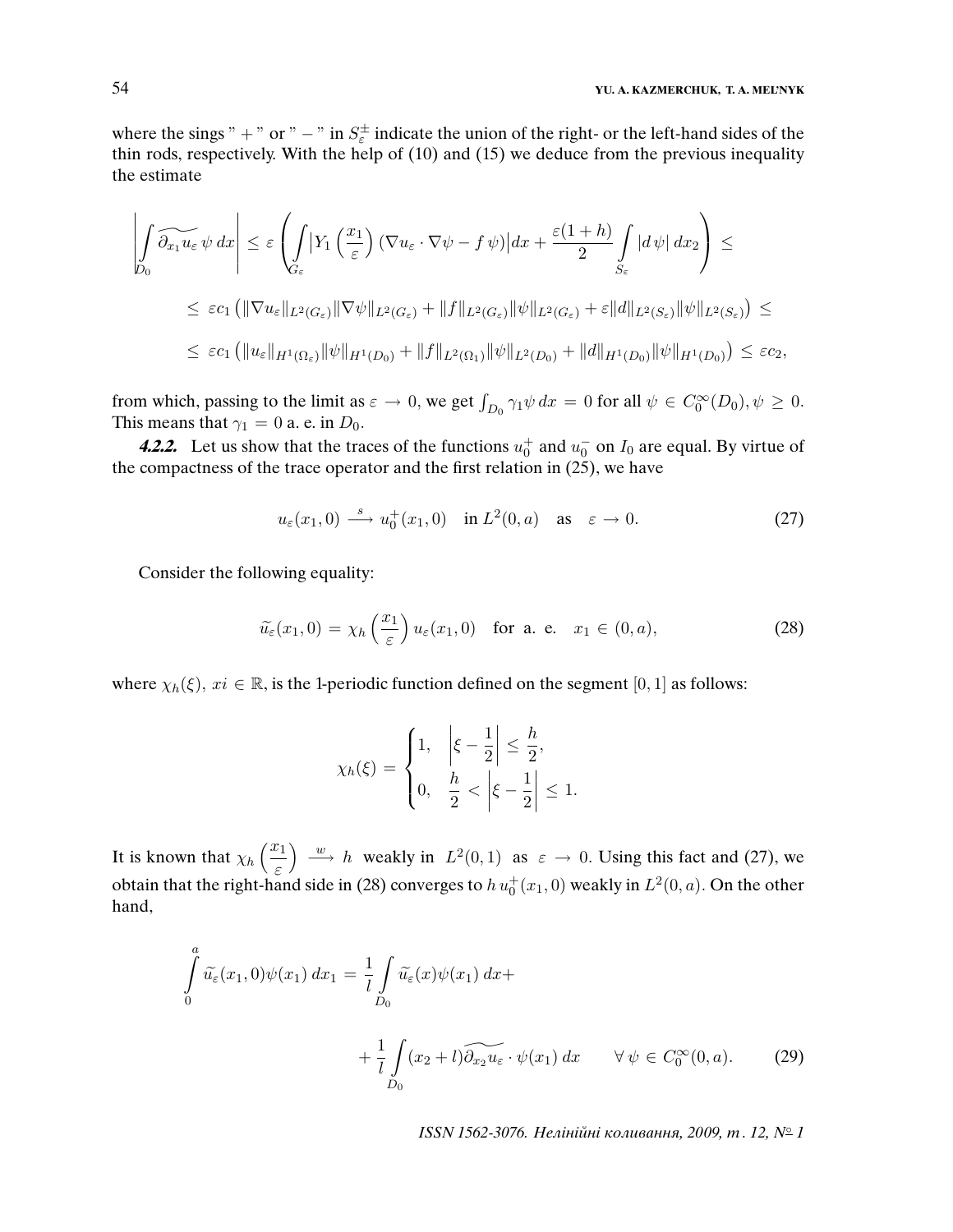Passing to the limit in (29) as  $\varepsilon \to 0$  and taking (26) into account, we have

$$
h \int_{0}^{a} u_{0}^{+}(\cdot, 0) \psi(x_{1}) dx_{1} = \frac{h}{l} \int_{D_{0}} u_{0}^{-} \psi(x_{1}) dx +
$$
  
+ 
$$
\frac{h}{l} \int_{D_{0}} (x_{2} + l) \partial_{x_{2}} u_{0}^{-} \psi(x_{1}) dx \quad \forall \psi \in C_{0}^{\infty}(0, a),
$$

whence,

$$
\int_{0}^{a} u_{0}^{+}(\cdot,0)\psi(x_{1}) dx_{1} = \int_{0}^{a} u_{0}^{-}(\cdot,0)\psi(x_{1}) dx_{1} \quad \forall \psi \in C_{0}^{\infty}(0,a),
$$

i.e.,  $u_0^+(x_1, 0) = u_0^-(x_1, 0)$  for a.e.  $x_1 \in (0, a)$ .

Similarly we can prove that the trace  $u_0^-|_{I_l}$  is equal to zero.

Thus, the results obtained above mean that the function

$$
u_0(x) = \begin{cases} u_0^+, & x \in \Omega_0, \\ u_0^-, & x \in D_0, \end{cases}
$$

belongs to the space  $\mathcal{H}(\Omega_1, D_0; I_l)$ .

**4.2.3.** Let us add the inequality

$$
\int_{\Omega_0} \nabla (\varphi - u_\varepsilon) \cdot \nabla (\varphi - u_\varepsilon) \, dx + \int_{G_\varepsilon} \partial_{x_2} (\varphi - u_\varepsilon) \, \partial_{x_2} (\varphi - u_\varepsilon) + \int_{G_\varepsilon} \partial_{x_1} u_\varepsilon \, \partial_{x_1} u_\varepsilon \geq 0,
$$

where  $\varphi$  is an arbitrary function from  $C^1(\overline{\Omega_1})$  such that  $\varphi|_{I_l} = 0$  and  $\varphi \le g$  in  $D_0$  (obviously  $\varphi|_{\Omega_{\varepsilon}} \in K_{\varepsilon}$ ) to inequality (6). We get

$$
\int_{\Omega_0} \nabla \varphi \cdot \nabla (\varphi - u_{\varepsilon}) \, dx + \int_{G_{\varepsilon}} \partial_{x_1} u_{\varepsilon} \, \partial_{x_1} \varphi \, dx + \int_{G_{\varepsilon}} \partial_{x_2} \varphi \, \partial_{x_2} (\varphi - u_{\varepsilon}) \, dx \ge
$$
\n
$$
\ge \int_{\Omega_{\varepsilon}} f(\varphi - u_{\varepsilon}) \, dx + \varepsilon \int_{S_{\varepsilon}} d(x) (\varphi - u_{\varepsilon}) \, ds,
$$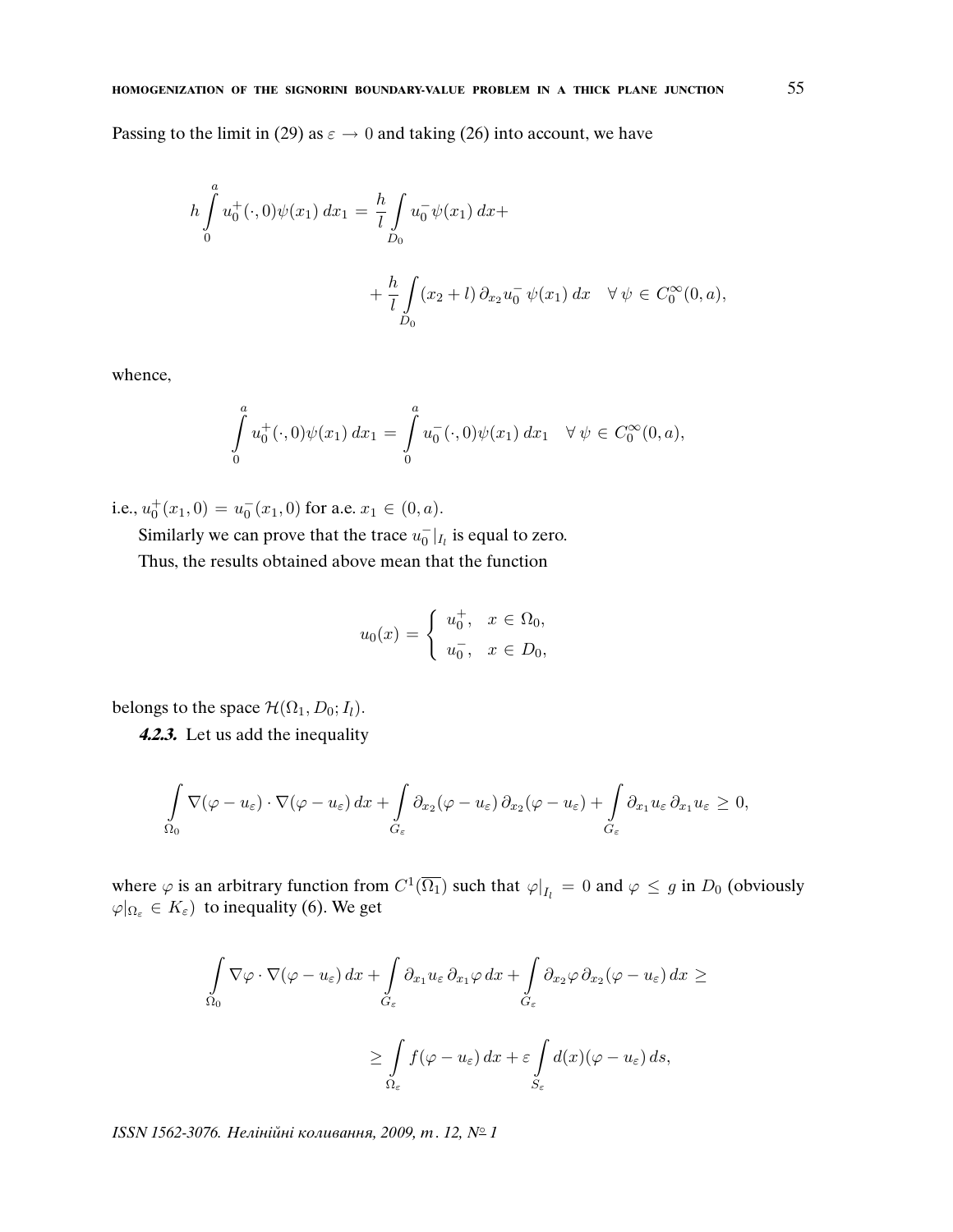which we can rewrite with the help of  $(9)$  in the following form:

$$
\int_{\Omega_{0}} \nabla \varphi \cdot \nabla (\varphi - u_{\varepsilon}) dx + \int_{D_{0}} \widetilde{\partial_{x_{1}}} u_{\varepsilon} \partial_{x_{1}} \varphi dx +
$$
\n
$$
+ \int_{D_{0}} \chi_{h} \left( \frac{x_{1}}{\varepsilon} \right) \partial_{x_{2}} \varphi \partial_{x_{2}} \varphi dx - \int_{D_{0}} \partial_{x_{2}} \widetilde{\partial_{x_{2}}} u_{\varepsilon} dx \ge
$$
\n
$$
\geq \int_{\Omega_{0}} f (\varphi - u_{\varepsilon}) dx + \int_{D_{0}} \chi_{h} \left( \frac{x_{1}}{\varepsilon} \right) f \varphi dx - \int_{D_{0}} f \widetilde{u_{\varepsilon}} dx +
$$
\n
$$
+ \frac{2}{h} \int_{D_{0}} \chi_{h} \left( \frac{x_{1}}{\varepsilon} \right) d \varphi dx - \frac{2}{h} \int_{D_{0}} d \widetilde{u_{\varepsilon}} dx -
$$
\n
$$
- \frac{2\varepsilon}{h} \int_{G_{\varepsilon}} Y \left( \frac{x_{1}}{\varepsilon} \right) \partial_{x_{1}} (d(\varphi - u_{\varepsilon})) dx. \tag{30}
$$

Passing to the limit in (30) as  $\varepsilon \to 0$  and taking into account the results obtained above, we obtain the following integral inequality:

$$
\int_{\Omega_0} \nabla \varphi \cdot \nabla (\varphi - u_0^+) dx + h \int_{D_0} \partial_{x_2} \varphi \, \partial_{x_2} (\varphi - u_0^-) dx \ge \int_{\Omega_0} f(\varphi - u_0^+) dx + h \int_{D_0} f(\varphi - u_0^-) dx + 2 \int_{D_0} d(\varphi - u_0^-) dx \tag{31}
$$

for any function  $\varphi \in K_1=\left\{\varphi \in C^1(\overline{\Omega_1}) : \ \varphi \mid_{I_l}=0, \ \varphi \leq g \text{ in } D_0\right\}.$ 

Since the set  $K_1$  is dense in  $K_0$ , the integral inequality (31) holds for any function  $\varphi \in K_0$ . This means that the function  $u_0$  is a unique solution of inequality (21) (see Definition 4) and also it is a weak solution to the homogenized problem (18).

Due to the uniqueness of the solution to problem (18), the above argumentations are true for any subsequence of  $\{\varepsilon\}$  chosen at the beginning of the proof. Thus the limits (17) hold.

**4.2.4.** From equalities (2) and (19) it follows that

$$
E_{\varepsilon}(u_{\varepsilon}) = \int_{\Omega_{\varepsilon}} |\nabla u_{\varepsilon}|^2 dx = \int_{G_{\varepsilon}} \nabla u_{\varepsilon} \cdot \nabla g dx + \int_{\Omega_{0}} f u_{\varepsilon} dx +
$$

$$
+ \int_{G_{\varepsilon}} f(u_{\varepsilon} - g) dx + \varepsilon \int_{S_{\varepsilon}} d(x) (u_{\varepsilon} - g) ds,
$$
(32)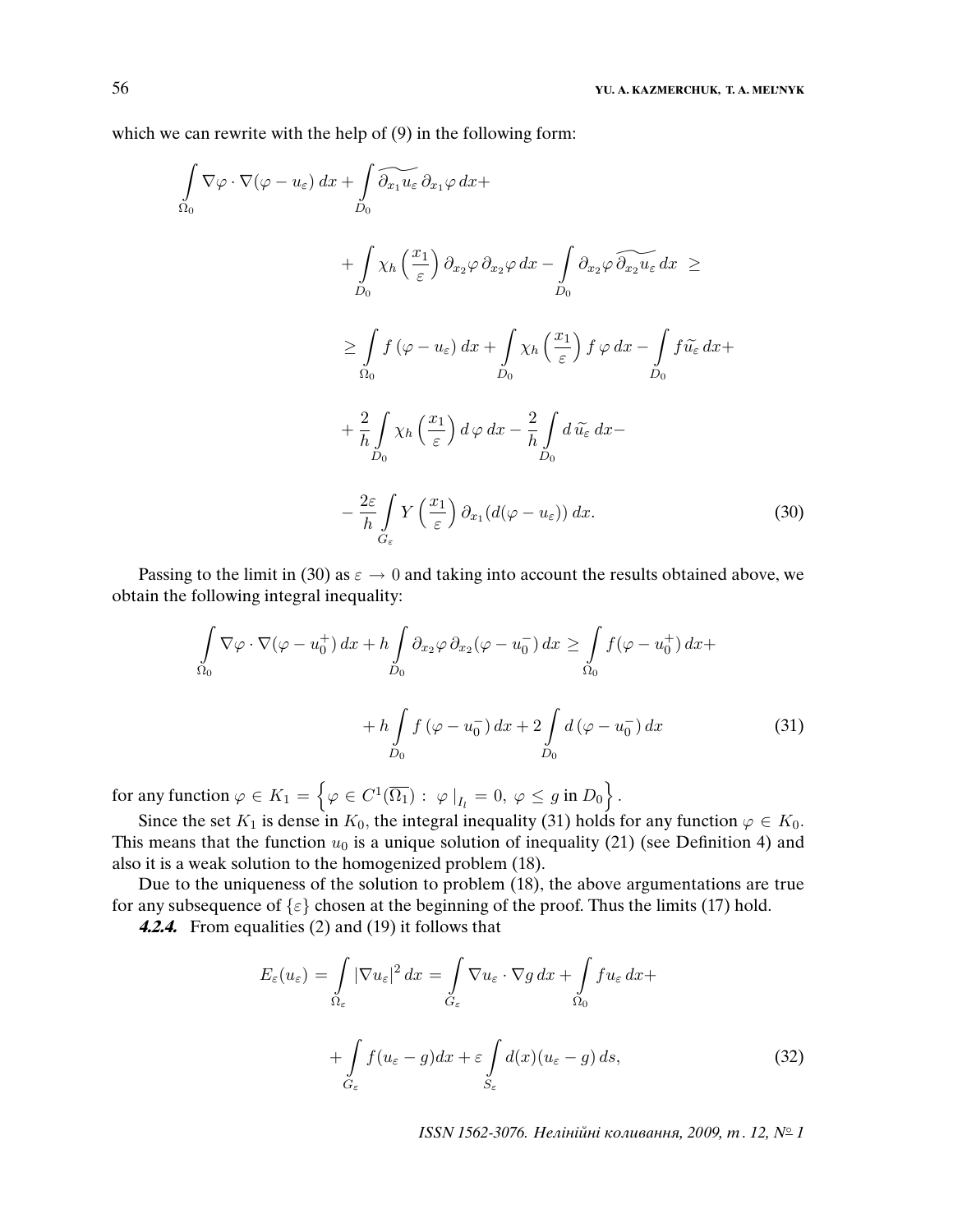**HOMOGENIZATION OF THE SIGNORINI BOUNDARY-VALUE PROBLEM IN A THICK PLANE JUNCTION** 57

$$
E_0(u_0) = \int_{\Omega_0} |\nabla u_0^+|^2 dx + h \int_{D_0} |\partial_{x_2} u_0^-|^2 dx = h \int_{D_0} \partial_{x_2} u_0^- \partial_{x_2} g dx +
$$
  
+ 
$$
\int_{\Omega_0} f u_0^+ dx + h \int_{D_0} f (u_0^- - g) dx + 2 \int_{D_0} d (u_0^- g) dx.
$$
 (33)

Passing to the limit in (32) similarly as we made this in (30) and taking into account (33), we obtain  $\lim_{\varepsilon \to 0} E_{\varepsilon}(u_{\varepsilon}) = E_0(u_0)$ .

The theorem is proved.

- 1. Blanchard D., Gaudiello A., Mel'nyk T. A., Boundary homogenization and reduction of dimention in a Kirchhoff –Love plate // SIAM J. Math. Anal. — 2008. — **39**, № 6. — P. 1764 – 1787.
- 2. Blanchard D., Gaudiello A., Mossino J. Highly oscillating boundaries and reduction of dimension: the critical case // Anal. and Appl.  $- 2007 - 5 = P. 137 - 163$ .
- 3. Blanchard D., Gaudiello A., Griso G. Junction of a periodic family of elastic rods with 3d plate // J. math. pures et appl. — 2007. — **88**, № 9. — P. 1 – 33 (Pt I); № 9. — P. 149 – 190 (Pt II).
- 4. Chechkin G. A., Mel'nyk T. A. Asymptotic analysis of boundary-value problems in thick cascade junctions // Repts NAS Ukraine. — 2008. — **9**.
- 5. D'Apice C., De Maio U., Mel'nyk T. A. Asymptotic analysis of a perturbed parabolic problem in a thick junction of type 3:2:2 // Networks and Heterogen. Media. — 2007. — **2**. — P. 255 – 277.
- 6. Mel'nyk T. A. Homogenization of a boundary-value problem with a nonlinear boundary condition in a thick junction of type 3:2:1 // Math. Models and Meth. Appl. Sci. — 2008. — **31**, № 9. — P. 1005 – 1027. Publ. online: http://dx.doi.org/10.1002/mma.951
- 7. Mel'nyk T. A., Vaschuk P. S. Homogenization of the Neumann Fourier problem in a thick two-level junction of type 3:2:1 // J. Math. Phys., Anal. and Geom. — 2006. — **2**. — P. 318 – 337.
- 8. Mel'nyk T. A., Vaschuk P. S. Homogenization of a boundary-value problem with mixed type of boundary conditions in a thick junction // Different. Equat.  $-2007 - 43$ , No 5.  $-$  P. 696 – 703.
- 9. Mel'nyk T. A. Homogenization of a singularly perturbed parabolic problem in a thick periodic junction of the type 3:2:1 // Ukr. Mat. Zh. — 2000. — **52**, № 11. — P. 1524 – 1534.
- 10. Mel'nyk T. A. Asymptotic behavior of eigenvalues and eigenfunctions of the Steklov problem in a thick periodic junction // Nonlinear Oscillations. — 2001. — **4**, № 1. — P. 91 – 105.
- 11. Mel'nyk T. A., Nazarov S. A. Asymptotic structure of the spectrum of the Neumann problem in a thin comblike domain // C. r. Acad sci. Ser. 1. — 1994. — **319**. — P. 1343 – 1348.
- 12. Nazarov S. A. Junctions of singularly degenerating domains with different limit dimensions // Trudy Sem. im. I. G. Petrovskogo. — 1995. — **18**. — P. 3 – 79 (Pt I); 2000. — **20**. — P. 155 – 196 (Pt II) (in Russian).
- 13. Mel'nyk T. A., Nazarov S. A. Asymptotics of the Neumann spectral problem solution in a domain of "thick comb" type // Trudy Sem. im. I. G. Petrovskogo. — 1996. — **19**. — P. 138 – 173 (in Russian).
- 14. Mel'nyk T. A. Homogenization of the Poisson equation in a thick periodic junction // Z. Anal. und Anwendungen. — 1999. — **18**. — S. 953 – 975.
- 15. Mel'nyk T. A. Asymptotic analysis of a spectral problem in a periodic thick junction of type 3:2:1 // Math. Meth. Appl. Sci. — 2000. — **23**. — P. 321 – 346.
- 16. Mel'nyk T. A., Nazarov S. A. Asymptotic analysis of the Neumann problem of the junction of a body and thin heavy rods // Algebra i Analiz. — 2000. — **12**. — P. 188 – 238 (in Russian).
- 17. Fleury F., Sanchez-Palencia E. Asymptotic and spectral properties of the acoustic vibrations of body, perforated by narrow channels // Bull. sci. math. — 1986. — **2**. — P. 149 – 176.
- 18. Khruslov E. Ya. On the resonance phenomenas in the one problem of diffraction // Teor. Funktsij, Funktsion. Anal. i Pril. — 1968. — **8**. — P. 113 – 120 (in Russian).